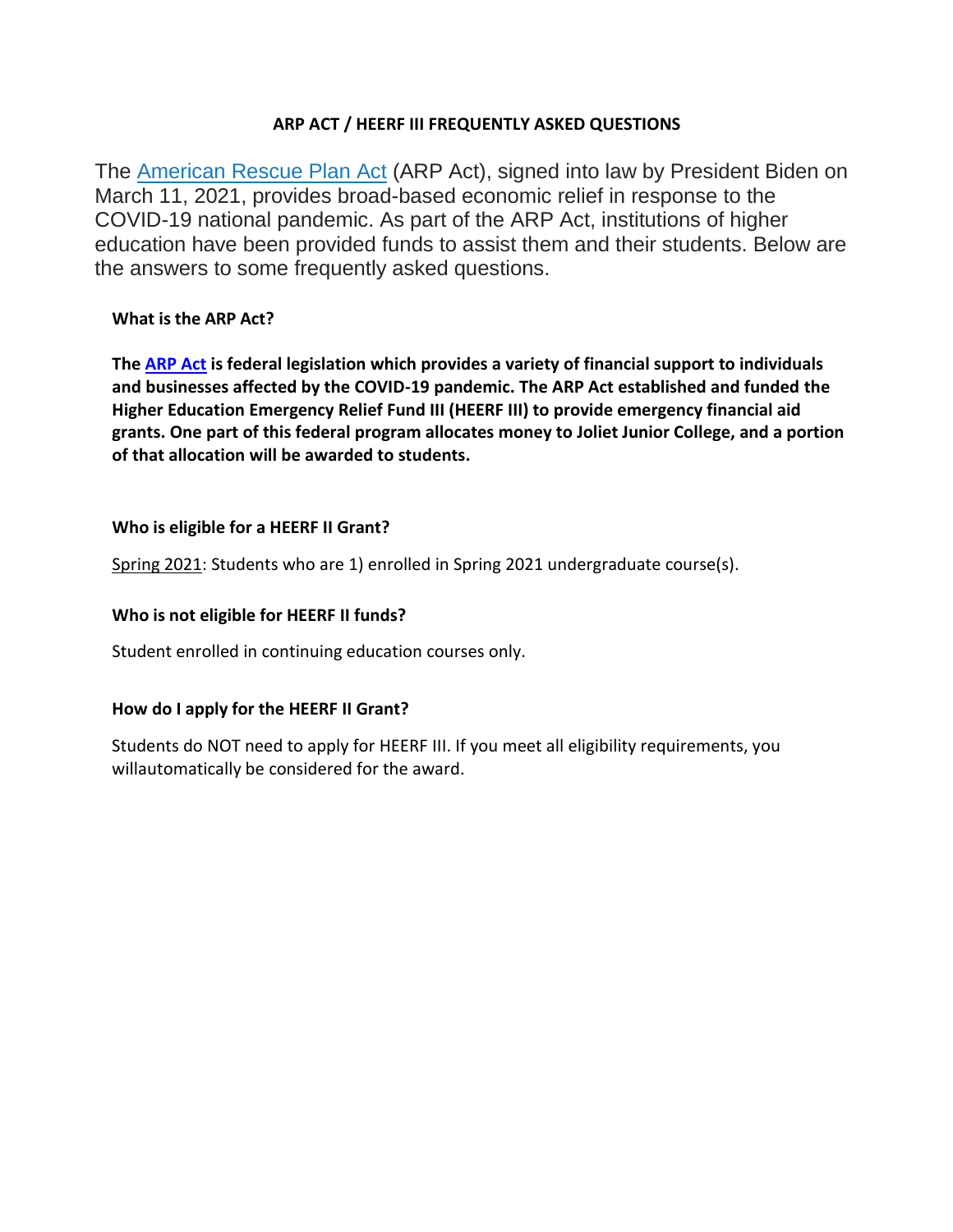#### **I am not enrolled at IVCC during the Spring 2021 semester. Am I eligible?**

No. You must be enrolled for Spring 2021 to be eligible for this round of HEERF III

awards.

# **I was enrolled in Spring 2021, but I have now withdrawn from all of my courses. Am I eligible?**

Yes. You must have been enrolled for Spring 2021 semester past the add drop period to qualify for HEFIII funds.

#### **What constitutes eligible expenses to qualify for HEERF III emergency funding?**

Unlike HEERF I funds, HEERF III awards do not have to relate to the disruption of campusoperations due to Coronavirus.

Eligible expenses include:

- Any component of the student's cost of attendance (COA); or
- Emergency costs that arise due to Coronavirus, such as but not limited to tuition, food, housing, health care, mental health care, or child care.

### **How do I find out if I received a HEERF III grant?**

Spring 2021: Notifications of awards will be mailed.

#### **Do I have to repay a HEERF III Grant?**

The Federal Emergency Aid Grant funds are designed to be a grant, not a loan. Therefore, repayment is not required.

#### **How will IVCC disburse the HEERF III funds?**

Enrolled students will automatically be considered for the grant. Enrollment, eligibility, and need will be evaluated at the time of awarding. Awards will be viewable through the Financial Aid Web Advisor account. Funds willbe issued by the Student Accounts & Cashiers Office.

#### **Would HEERF III funding reduce my financial aid?**

No, this fund does not negate nor replace financial aid.

#### **How much money is available for each applicant?**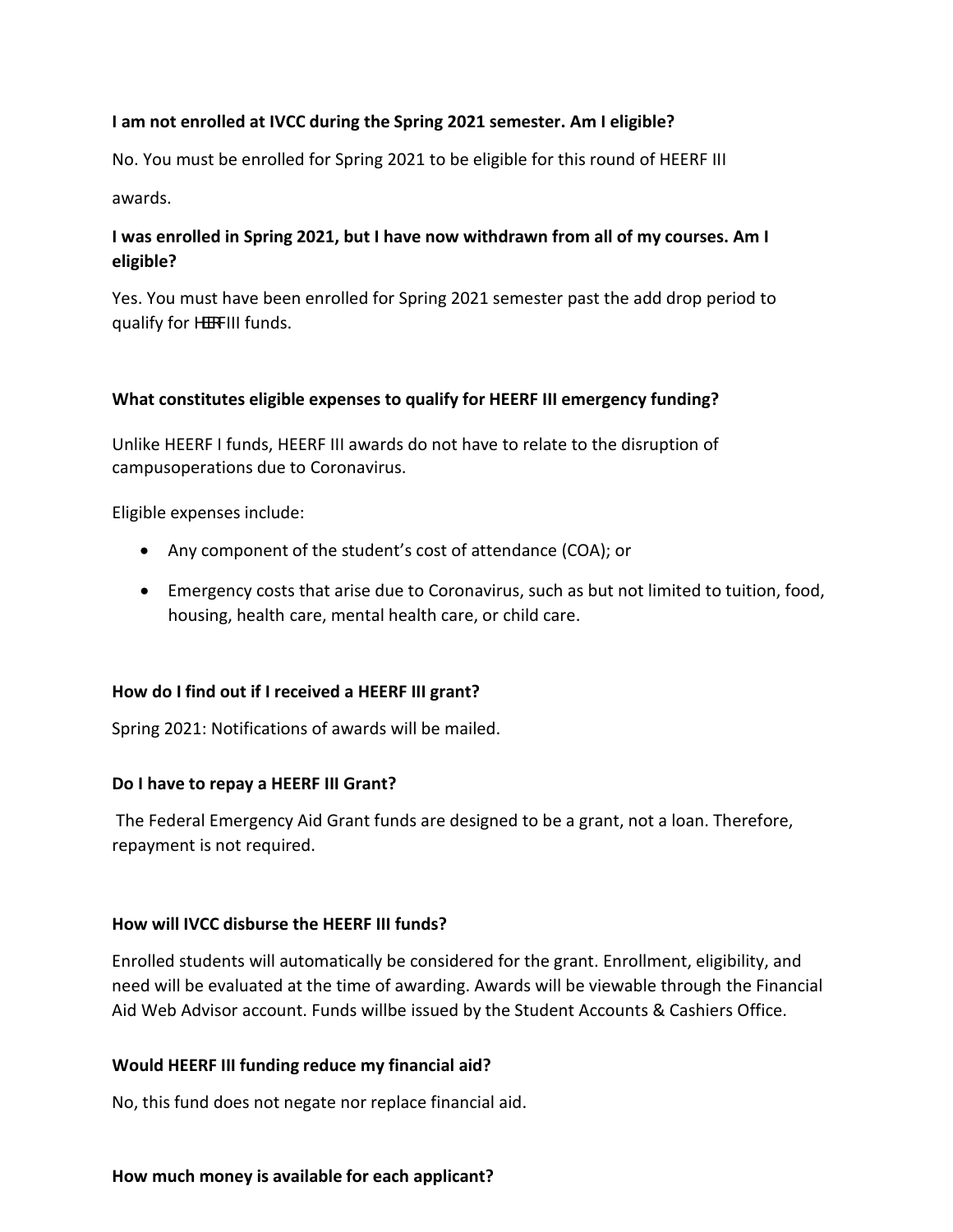The amount of HEERF III funding that institutions received varied based on the Department of Education's allocation formula. That means the amount of the emergency grants at Illinois Valley Community Colegewill not be the same as at other colleges. Each institution is required to prioritize grants tostudents demonstrating exceptional financial need and must develop its own strategy for disbursing the funds to eligible students enrolled at their campus. Please be aware that these funds are limited and are not guaranteed.

At IVCC, HEERF III eligible students will be categorized into four Need Priority Groups.

- Need Priority Group #1: Students who have a \$0 EFC, a Pell award, and enrolled in 12 credits or more. Students in thisgroup will receive the highest HEERF II award.
- Need Priority Group #2: Students who have a \$0 EFC, a Pell award, and enrolled in 11 credits or less. Students in thisgroup will receive the second highest HEERF II award
- Need Priority Group #3: Students who have greater than \$0 EFC and a Pell award. Students in this group will receive a lower HEERF II award.
- Need Priority Group #4: Students who do not have a Pell award. Students in this group will receive the lowest HEERF II award.
	- o A student may not have a Pell award for a variety of reasons, such as they never completed the verification process, they have too high of an EFC to qualify for Pell, or they've exhausted their Pell lifetime eligibility.

Final HEERF III award amounts for each Need Priority Group will be determined based on the number of students in each group and the total allocation of HEERF III funds for the semester.

# **I already received the HEERF I grant or HEERF II grant in a previous semester. Am I still eligible?**

Yes, students who were already awarded a HEERF I grant or HEERF II grant in a previous semester may be eligible to receive additional HEERF III funds. Eligibility and enrollment for thecurrent semester will be reviewed at the time of awarding.